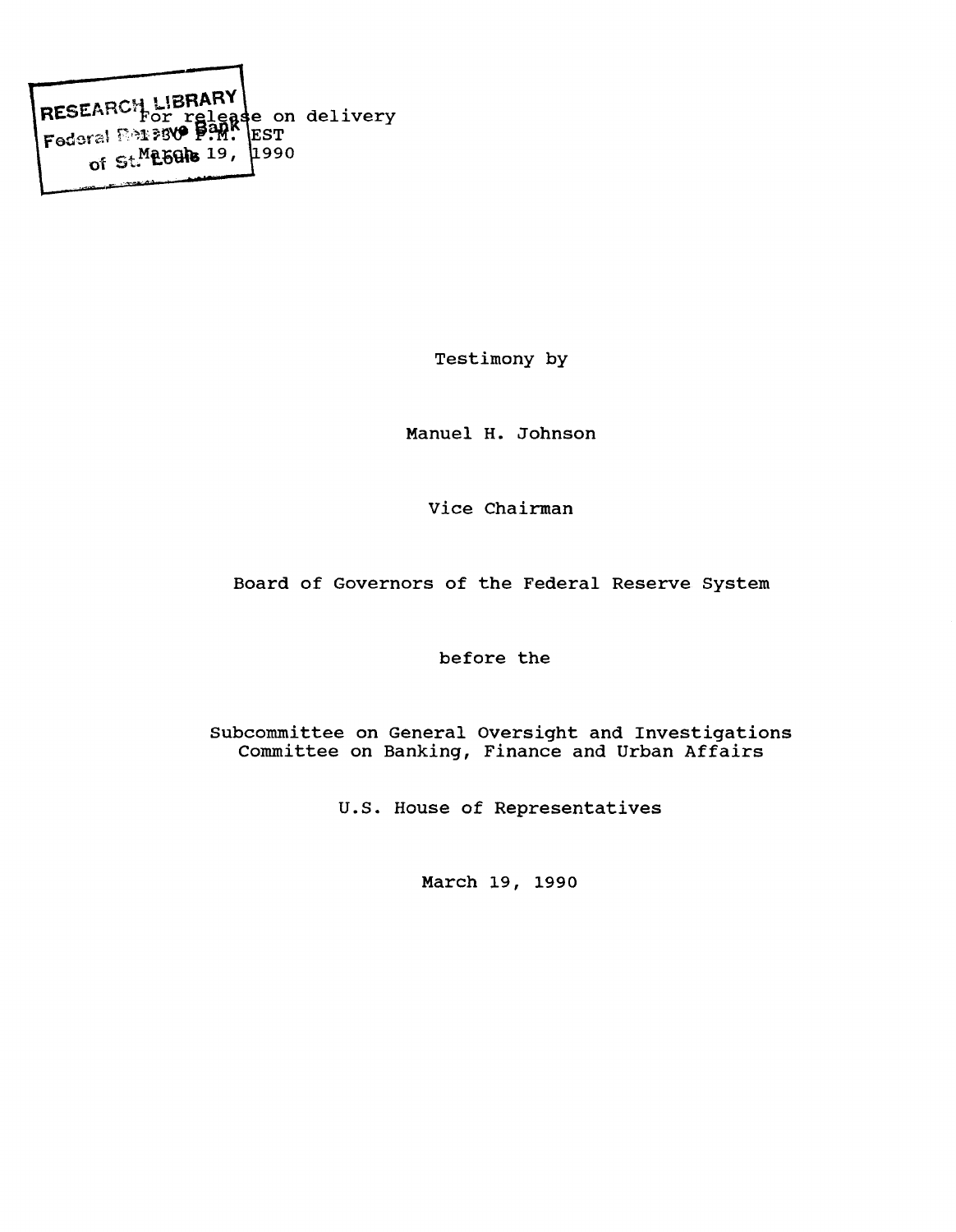**I appreciate the opportunity to be here today to present the views of the Federal Reserve Board on the General Accounting Office (GAO) report entitled "Bank Powers: Activities of Securities Subsidiaries of Bank Holding Companies." I should say at the outset that this report provides an excellent discussion of the approach the Board has taken with respect to expanded securities activities for banking organizations, as well as of some of the outstanding issues regarding these activities. The report also includes some initial statistical information on securities activities that should serve as good baseline data for those who seek to track the development of these activities.**

**The GAO study concurs in the overall initial approach taken by the Board, the principal elements being the reliance on the holding company structure and a careful, incremental expansion of securities activities within that structure to insulate affiliated banks and thrifts, and the resources of the federal safety net, from any potential risk arising from the activity, to minimize harmful conflicts of interest, and to address competitive equity issues.**

**In my remarks today I will provide a brief summary of the Board's decisions with respect to expanded securities activities for bank holding companies, as well as a discussion of the rationale underlying the structure adopted by the Board. I will then address the issues raised by the GAO report and the** committee's invitation letter.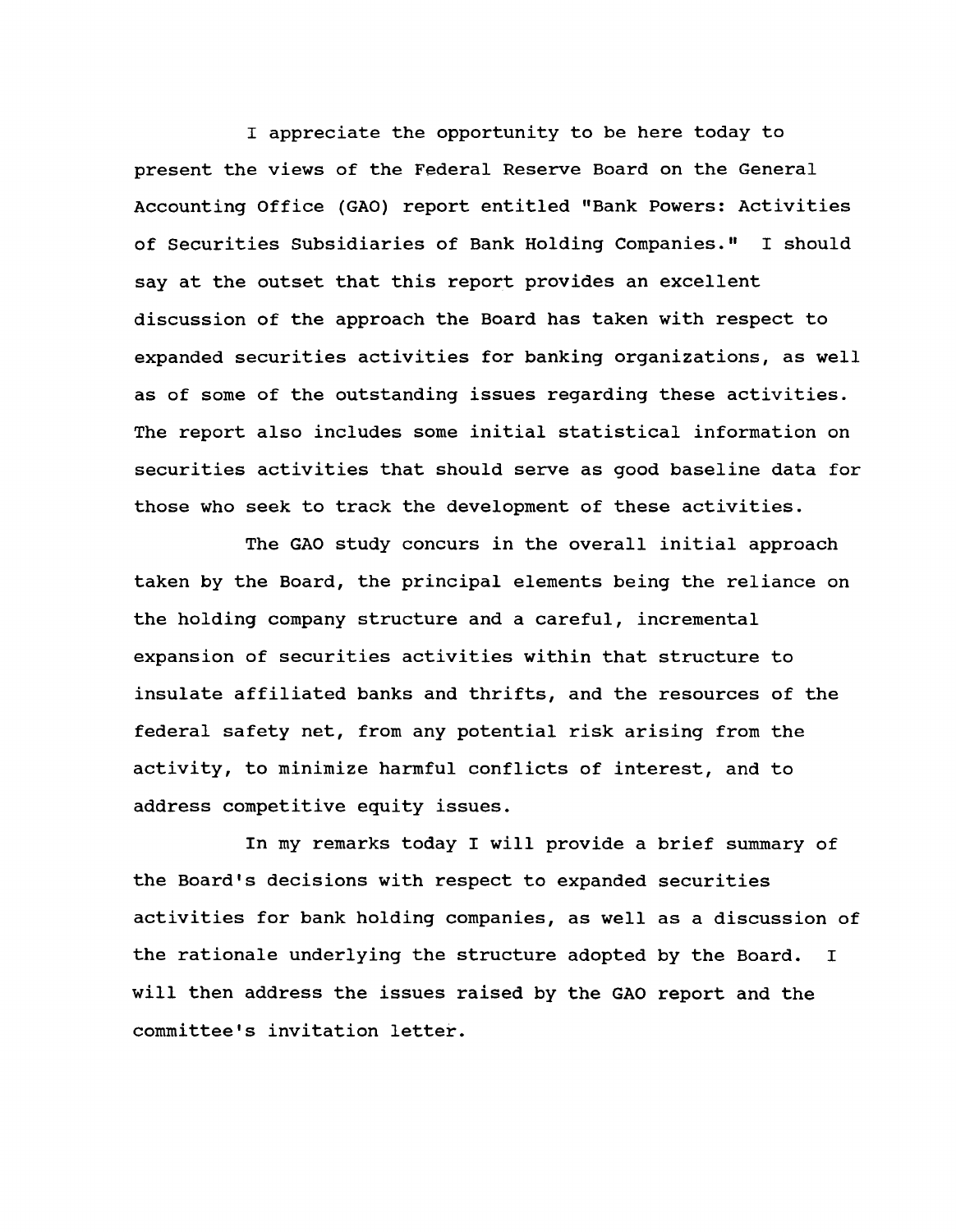## **Board's Decisions on Securities Subsidiaries**

**In April 1987, the Board approved applications by three bank holding companies for separately incorporated and separately capitalized nonbank subsidiaries of the holding companies to underwrite and deal in municipal revenue bonds, mortgage-related securities and commercial paper. These are securities that, under the Glass-Steagall Act, may not be underwritten or dealt in by a member bank directly. The underwriting of these securities is, however, functionally similar to securities activities conducted by banks. The Board's decision, as well as its subsequent decision authorizing the underwriting of consumerreceivable-related securities, was based on section 20 of the Glass-Steagall Act, which allows affiliates of member banks— but not the member banks themselves— to participate in otherwise impermissible securities underwriting and dealing activity so long as the affiliates are not "engaged principally" in this activity. It is from this provision of the Glass-Steagall Act section 20— that the underwriting subsidiaries authorized by the Board have derived their name— the so-called "section 20 subsidiaries."**

**Because of the precedent-setting nature of the applications, the Board reached its decision only after considerable deliberations and debate, extending nearly two years. During that time, the statutory language, the legislative history, and the implications of these proposals for banking**

**- 2 -**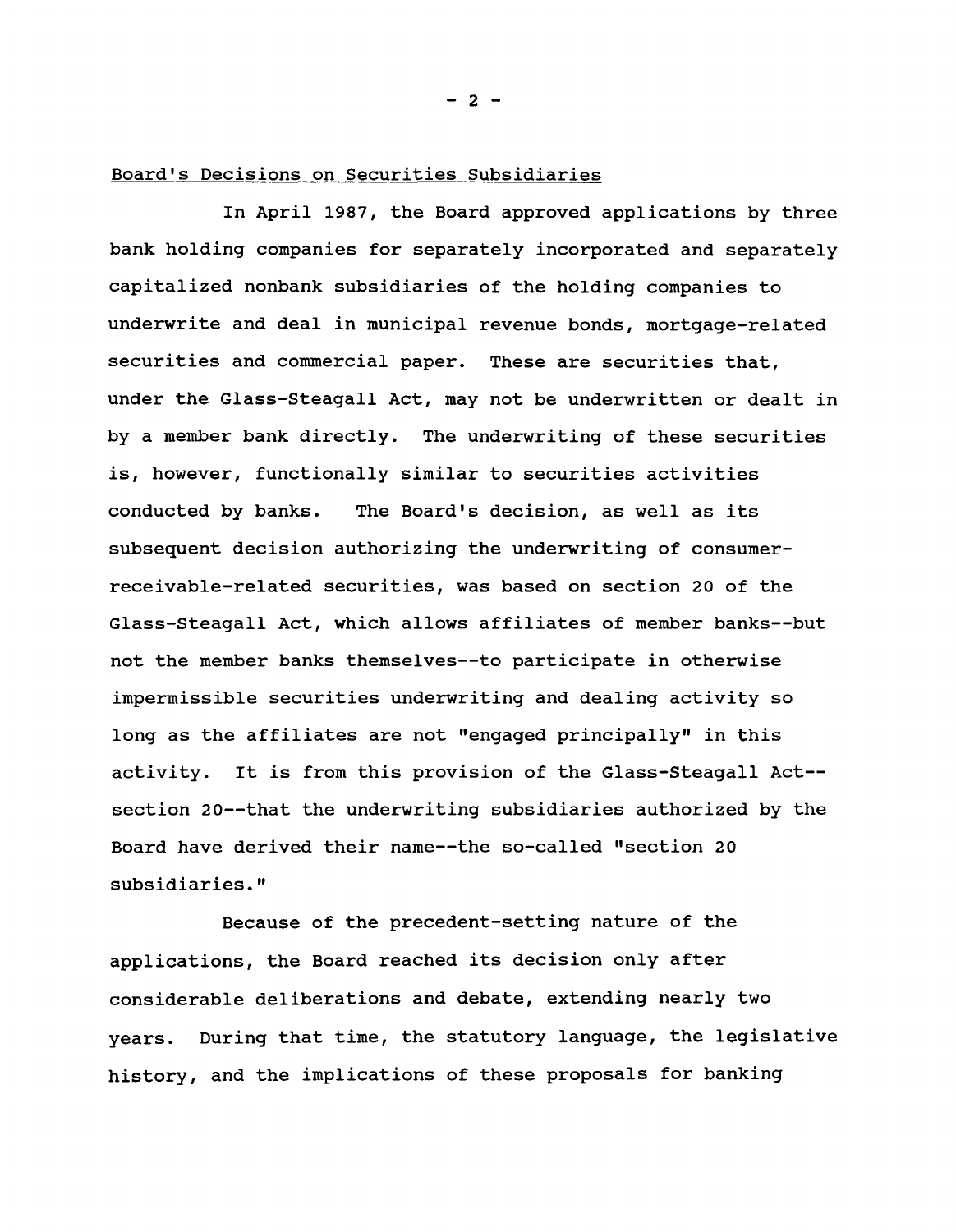**organizations, the financial markets generally and the federal safety net were carefully analyzed by the Board. As part of this analysis, a hearing was conducted before the Board members to obtain the most thorough public comment possible on these issues.**

**The ability of bank holding companies to enter the underwriting field depended in large measure on the meaning of the term "engaged principally" in section 20 of the Glass-Steagall Act. The Board devoted a considerable effort to evaluation of the factors that should be used to determine the level of underwriting and dealing activity that would not exceed this "engaged principally" threshold. The Board concluded that a member bank affiliate would not be engaged principally in underwriting or dealing in ineligible securities if those activities were not a substantial part of the affiliate's business. In particular, the Board found that where an affiliate's gross revenue from ineligible securities activities did not exceed a range of between five to ten percent of the total gross revenues of the affiliate, the ineligible securities activities would not be substantial. The Board initially allowed only a five percent threshold, consistent with its view that a conservative, step-by-step approach was most appropriate in addressing the issues raised by these new activities.**

**In addition, although not required by the Glass-Steagall Act, the Board exercised its authority under the Bank Holding Company Act to establish capital adequacy requirements,**

**- 3 -**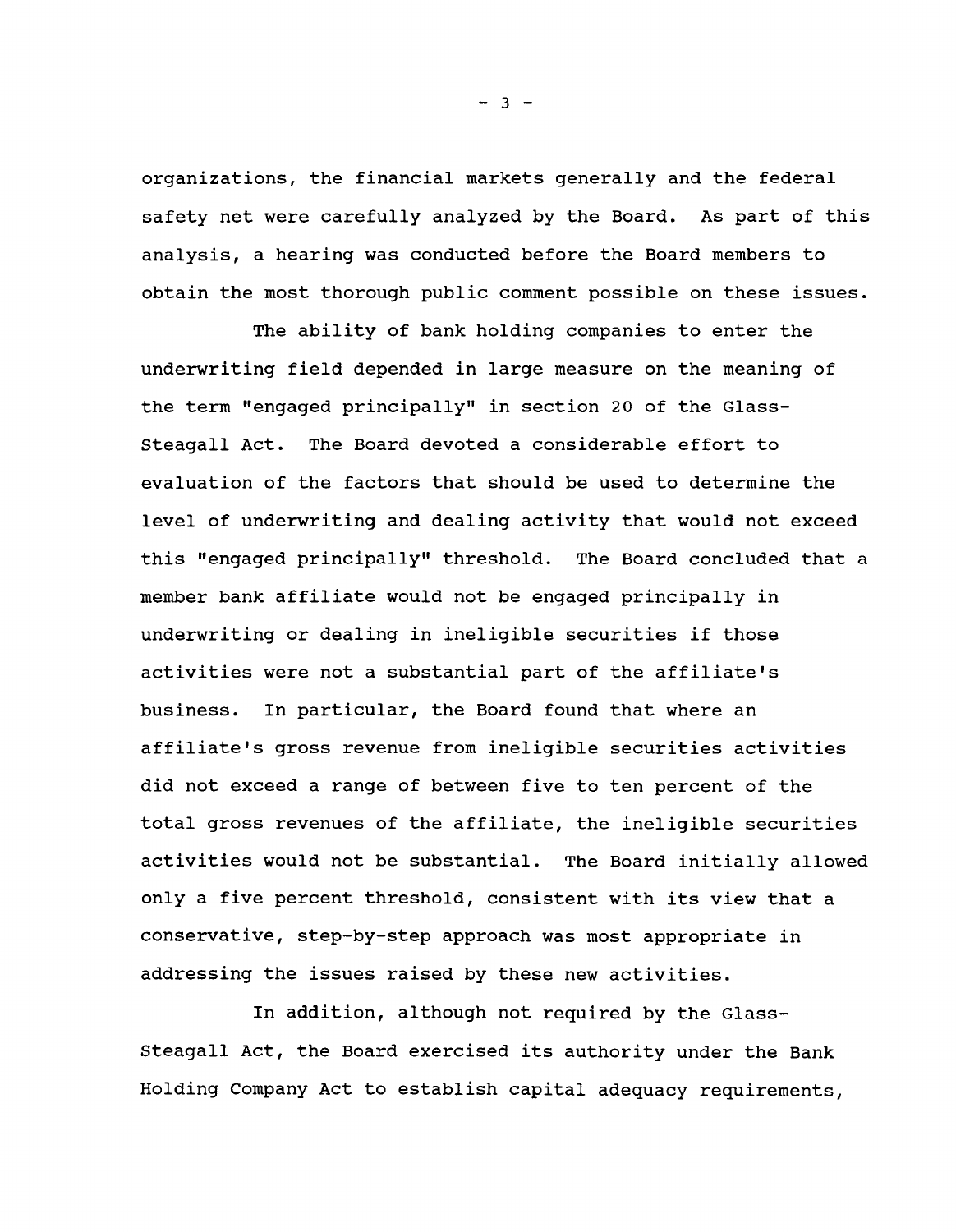**as well as a number of prudential limitations or "firewalls," for holding companies engaging in expanded securities activities. These firewalls limit transactions between a section 20 subsidiary and its affiliates in order to address the potential risks, conflicts of interest and competitive issues raised by the activity. The Board's decisions on these section 20 applications were upheld by U.S. courts of appeals.**

**In January 1989, the Board expanded the range of securities that could be underwritten in a section 20 subsidiary to include any debt or equity security, except shares of mutual funds. Because of the broadened range of activities permitted, the Board felt it prudent to strengthen further the capital requirements for holding companies seeking to enter this field as well as the firewalls between the section 20 subsidiary and its affiliates. Also, the Board required that before the section 20 subsidiaries could commence the expanded securities activities, they must have in place policies and procedures to ensure compliance with the operating conditions of the Board's Order, and demonstrate that they possess the necessary managerial and operational infrastructure to conduct the activity. The Board delayed for one year the commencement of equity activities in order to allow adequate time for the section 20 subsidiaries to establish, and gain experience with, the managerial and operational infrastructure and other policies and procedures necessary to comply with the requirements of the 1989 Order.**

**- 4 -**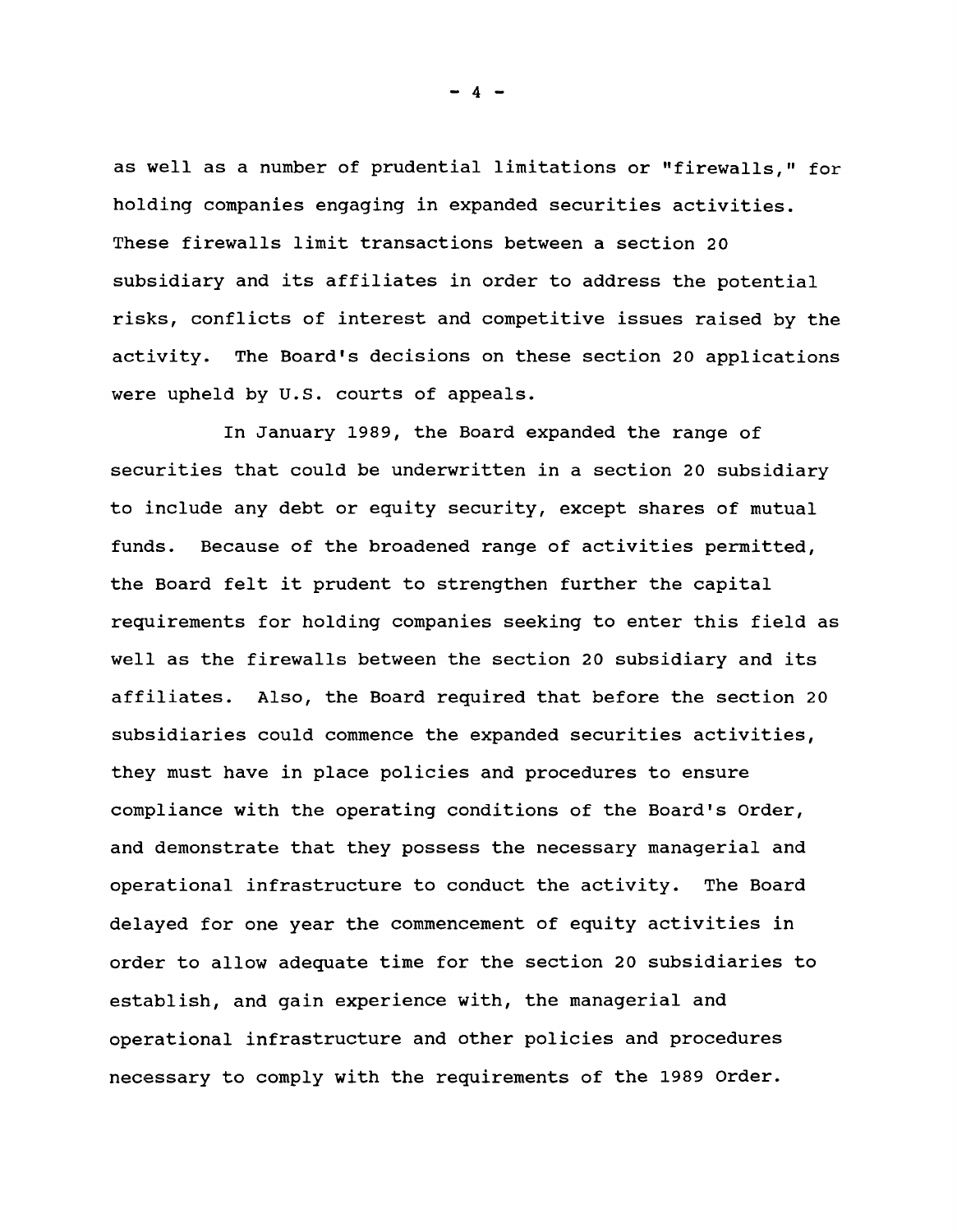**The 1987 and 1989 Orders were the most important determinations by the Board establishing the structure for allowing bank holding companies to engage in securities underwriting and dealing activities in the United States. The Board has more recently made a number of determinations that have adjusted the provisions of these earlier Orders. For instance, in September 1989, the Board raised from five to ten percent the revenue limit on the amount of total revenues that a section 20 subsidiary could derive from ineligible securities underwriting and dealing activities. Under this higher limit, the ineligible securities activities are still relatively small compared to the bank eligible securities activities of a section 20 company. The Board also permitted, under certain narrow conditions, the underwriting of asset-backed securities issued by affiliates.**

**In January 1990, the Board approved applications by three foreign banking organizations to establish U.S. section 20 subsidiaries. These decisions required a careful balancing of two somewhat competing concepts: national treatment on the one hand, and limiting the extra-territorial effects that might be caused by full application of the firewalls on the other.**

**Finally, in February of this year, the Board authorized the Federal Reserve Bank of New York to conduct, as its supervisory resources permit, the infrastructure reviews required by the Board's January 1989 Order before section 20 companies**

**- 5 -**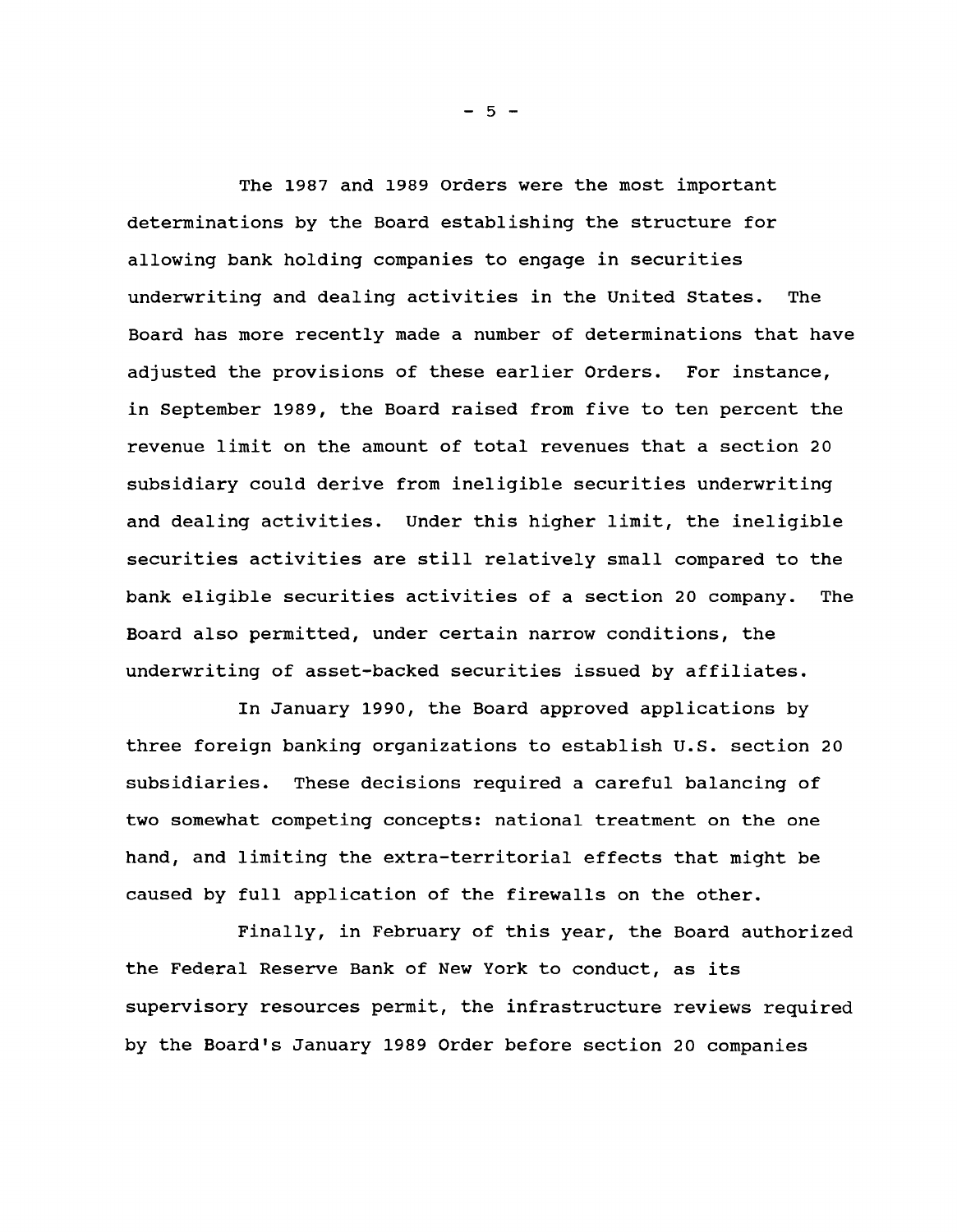**could commence the equity securities underwriting and dealing activities approved in that Order.**

## **Rationale Governing the Board's Decisions**

**The Board has long been of the view that banking organizations should, in order to maintain their basic competitiveness, be permitted to expand their activities in response to the challenges and opportunities that market forces and recent advances in computer and communications technology are creating in the financial services marketplace, both domestically and abroad. Broadened securities powers, in addition to helping to maintain the domestic and international competitiveness of U.S. banks, may also produce the potential for other substantial public benefits. These include increased competition through de novo entry of banking organizations into what can sometimes be moderately concentrated securities markets. Such entry may be expected to reduce concentration levels, lower customer and financing costs, increase the availability of investment banking services, foster product innovation to meet customer financing needs, and enhance liquidity in these markets. Greater customer convenience and gains in efficiency may also be realized through possible economies of scale and scope from coordinated commercial and investment banking business.**

**The Board recognized at the outset, however, that this expansion of powers must be soundly grounded upon a framework that ensures that new activities are conducted in a manner fully**

**- 6 -**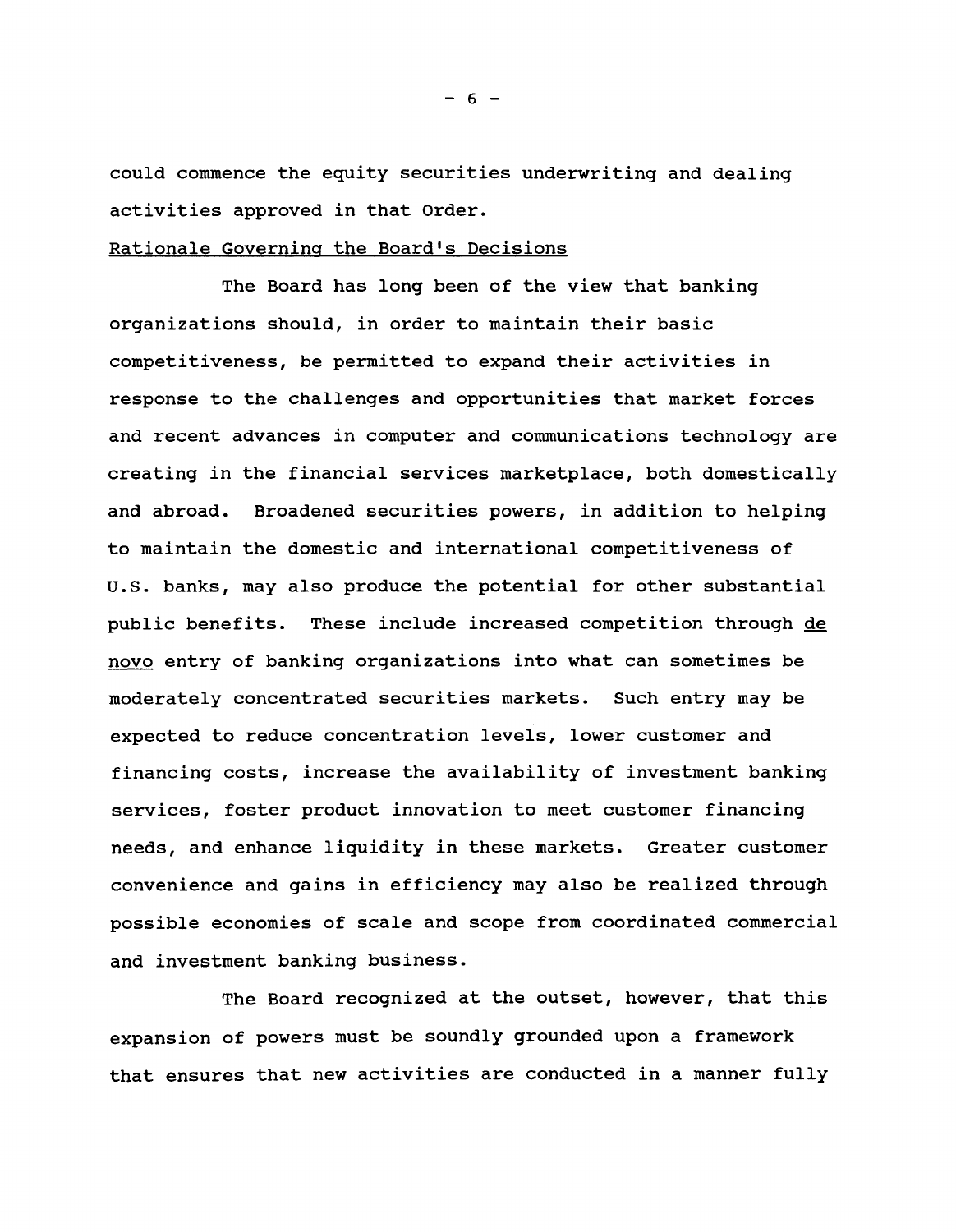**consistent with traditional and essential U.S. concepts of bank safety and soundness, the avoidance of conflicts of interest, partiality in the credit granting process and unfair competition, and the minimization of undue risk to the resources of the federal safety net. After considerable reflection on the complex issues of expanded powers in the light of these fundamental concepts, the Board concluded that an expansion of the securities powers of banking organizations in a manner that is faithful to these essential public policy objectives could be achieved within the current constraints of the law. This decision took into account four principal factors: (1) the separation of the new activity from federally insured affiliates that could be achieved through the bank holding company organizational structure, (2) the need for prudential limitations to manage risks and harmful conflicts of interest, (3) the necessity for strong capital, and (4) the need for careful supervision of the entry by banking organizations into the expanded activities.**

**1. Bank Holding Company Structure. The applications presented to the Board proposed that the expanded securities activities be conducted in a subsidiary of the holding company. The applicants did not seek to engage in the activity directly through the insured bank or a subsidiary of that bank. This holding company structure was dictated in major part by the constraints of the Glass-Steagall Act, which, as I have noted, generally prohibits a bank from underwriting and dealing in**

**- 7 -**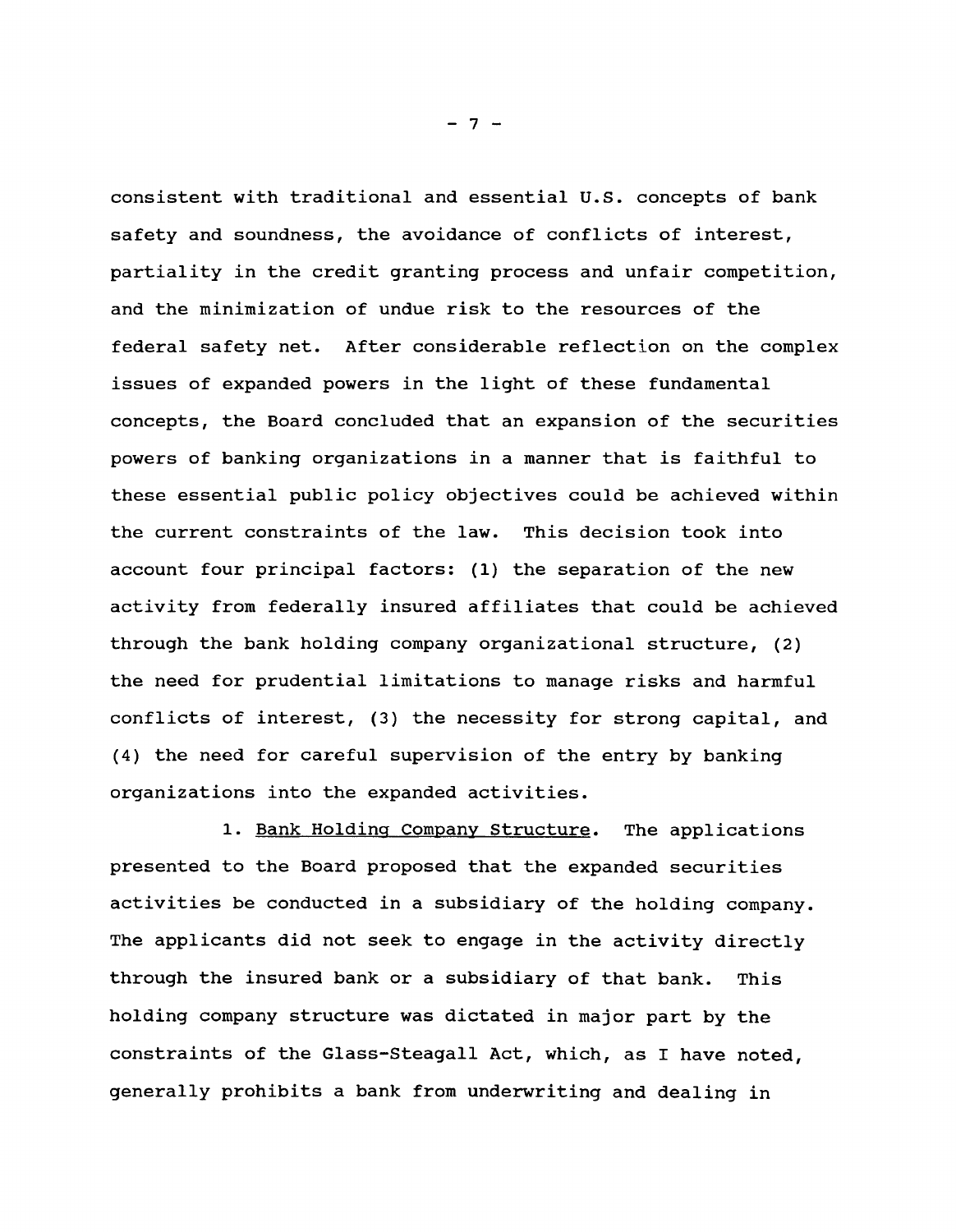**securities (other than certain government securities) and limits the affiliation of a member bank with a company engaged principally in such activities.**

**The holding company structure also lends itself to a phased-in and prudent approach to expanded securities activities. The holding company organizational format provides an effective structure to address the potential for risk and harmful conflicts of interest and competitive inequities that might flow through close association of the expanded activities with the resources and support, direct or indirect, of the federal safety net. The effectiveness of the bank holding company format for this purpose derives from the fact that it offers the ability to separate from the bank the ownership and the financial, managerial and operational control of the expanded activity. Thus, the potential for transference of risk and other harmful effects to the bank, and to the federal safety net, is thereby reduced. An important element in this analysis is that in a bank holding company structure, losses in a subsidiary are isolated from the bank and are not reflected in the bank's financial statements and capital accounts.**

**The structure also takes advantage of the benefits of functional regulation. A section 20 subsidiary— as a nonbank entity separate from its affiliated banks and thrifts— is required under the Securities Exchange Act of 1934 to register with the Securities and Exchange Commission as a broker-dealer.**

**- 8 -**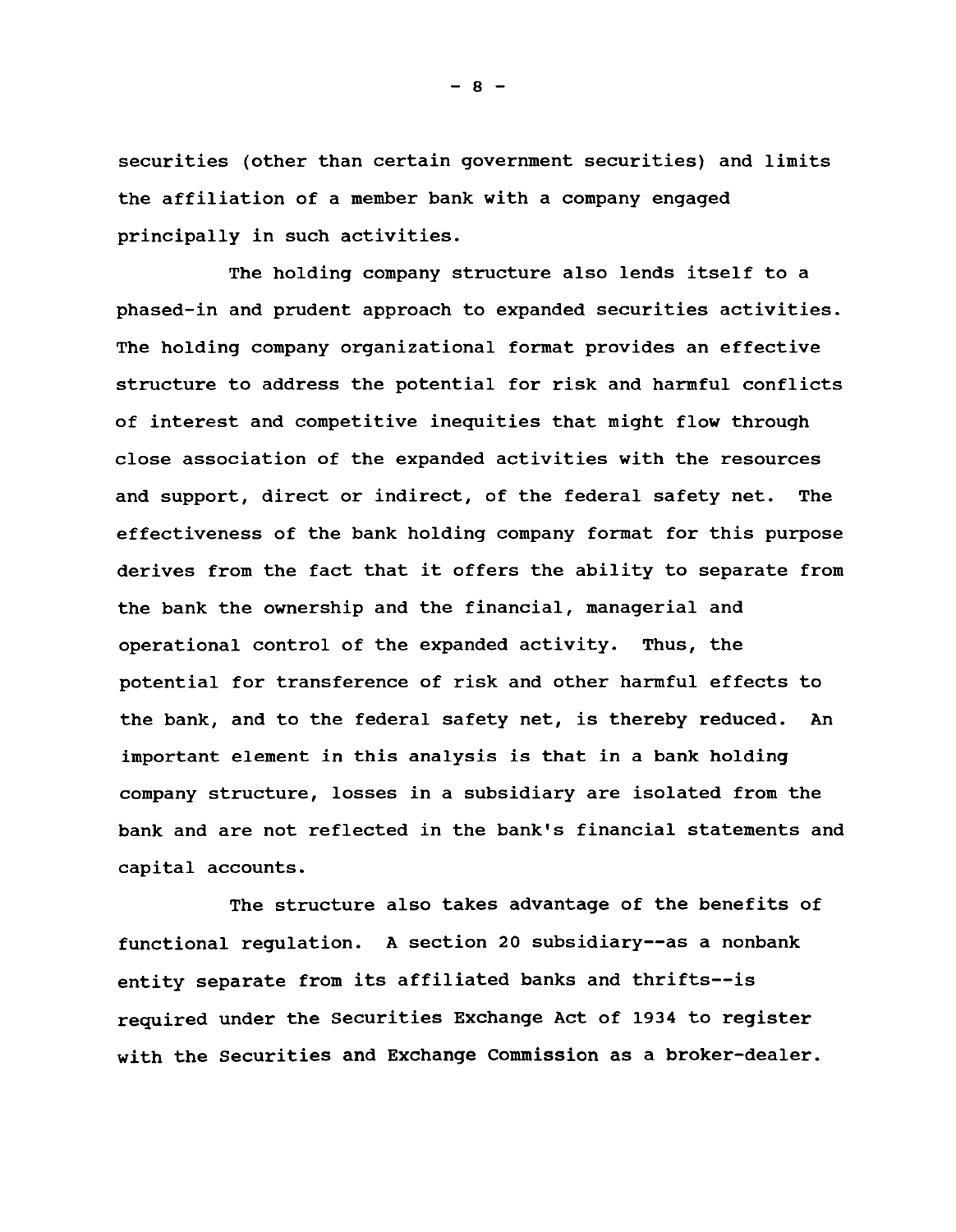**Under this regulatory system, the section 20 subsidiary is subject to the net capital rules and other regulations of the Commission, and will be supervised by that agency and selfregulatory bodies operating under its purview.**

**2. Prudential Limitations. Building on the advantages of corporate separateness achieved through the holding company structure, the Board developed certain prudential limitations on transactions between the subsidiary engaging in the expanded securities activities and its insured bank affiliates. These firewalls are designed to ensure that the potential for risk and conflicts of interest and other adverse effects of the activity do not spill over to the insured affiliate through lending or other inter-corporate financial transactions, and that the benefits derived by the bank from the federal safety net are not inappropriately extended to the section 20 subsidiary.**

**As I have noted, an important element in the Board's decision was the belief that synergies could be achieved and banking competitiveness maintained, with the potential for substantial public benefits, through the combination of investment and commercial banking. The Board recognized, however, that certain of the prudential limitations implemented to curtail risk could lessen somewhat the anticipated synergies, as well as increase the cost of doing business for a bankaffiliated securities company. Nevertheless, the Board believed it important to proceed cautiously in these areas, and that until**

**- 9 -**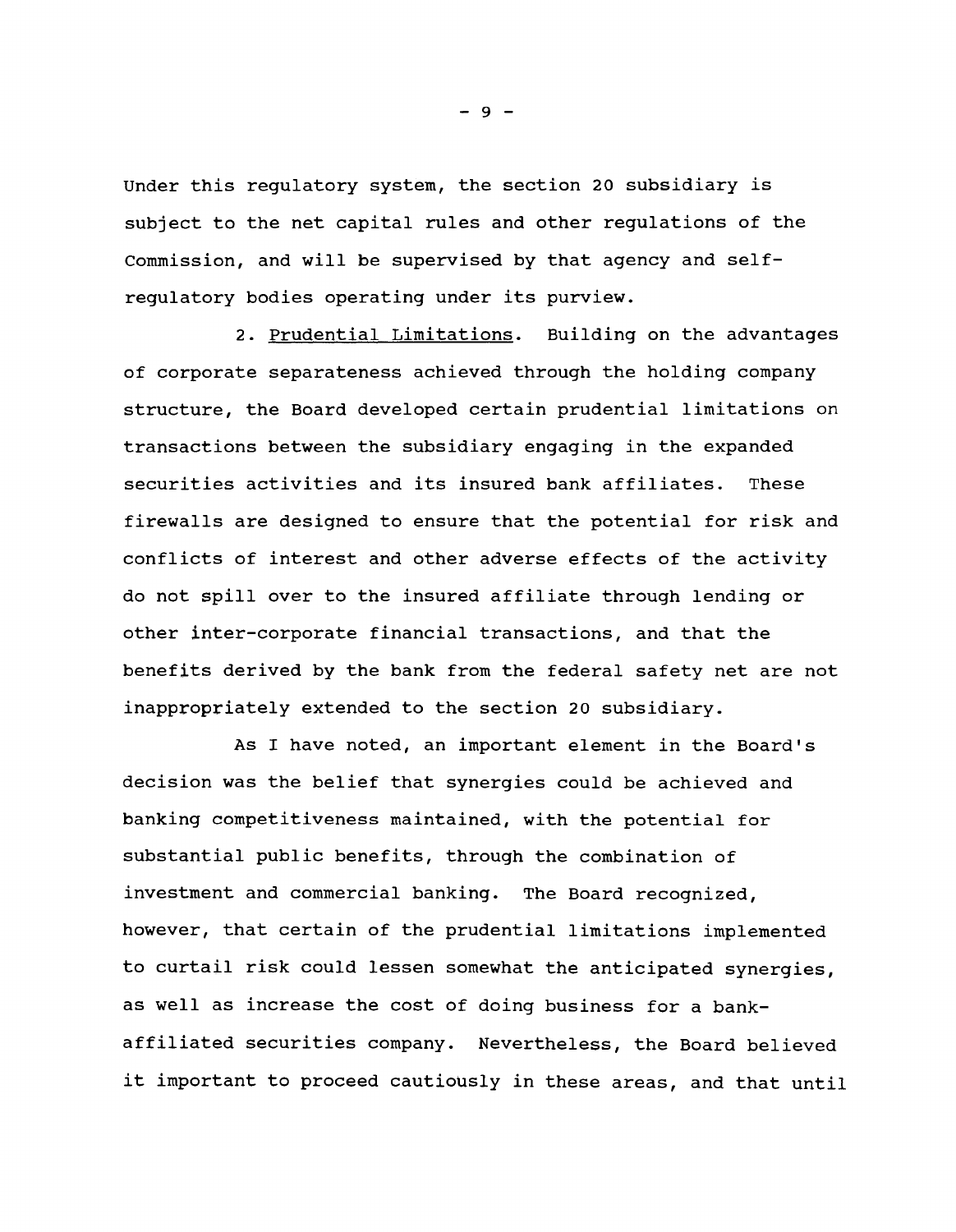**sufficient experience was gained, the effect of the prudential limitations on the attainment of the expected synergies was to be balanced against potential risks to the federal safety net.**

**The Board's decision was not, however, intended to be static. The Board recognized the need to reformulate the limitations on the basis of experience. Thus, the Board's Orders state that when experience shows that adjustments to the firewalls are warranted, by way of tightening, loosening or other modification, the Board retains the flexibility to do so, consistent with the underlying goals of the Board's Order. In this vein, the Board has already made several adjustments to the firewalls where it determined that certain transactions between the section 20 subsidiary and its affiliated banks or thrifts could be permitted without increasing the risks to these institutions.**

**The GAO has recognized the importance of this process, and endorsed this approach in its report. The report states that "[w]hen bank holding companies can demonstrate adequate capital, effective internal controls, and ability to manage new powers in a responsible manner, consideration can be given to reducing regulatory burden by relaxing some of the firewalls in light of the other regulatory controls that are in place and provided that sufficient regulatory resources are available."**

**3. Capital Adequacy. It has long been Board policy that strong capital is indispensable to any banking expansion**

**- 10 -**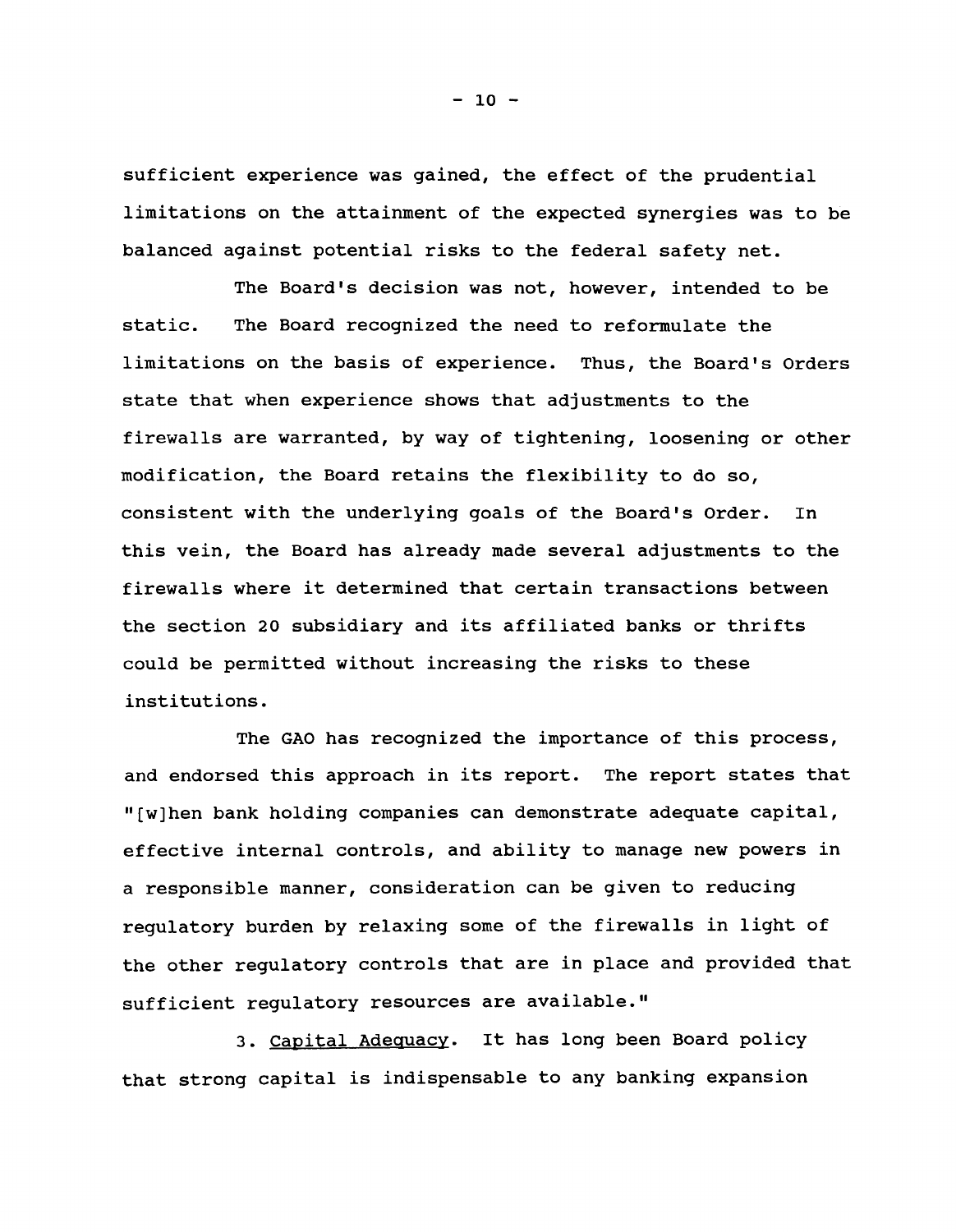**proposal. A sound capital base is fundamental in ensuring the safety and soundness of individual institutions, and thereby providing real protection for its customers and the resources of the federal safety net. Equally important in the Board's mind, the requirement for a strong capital base promotes sound and responsible operation, and controls the moral hazards, such as undue risk-taking, that tend to arise when an institution operates in reliance on the resources of the federal safety net rather than with its own funds at stake.**

**Thus, it is not surprising that the Board adopted as a prerequisite to expanded debt and equity securities activities the requirement that there be no impairment of the capital strength of the banking organization. To ensure that essential banking capital is not diverted to support the new activity, a holding company is required to deduct from its consolidated primary capital any investment it makes in the underwriting subsidiary. This requirement serves to ensure that even if there should be losses resulting from the new activity, the losses do not detract from the capital needed to support the organization's banking operations.**

**In addition, in authorizing the debt and equity underwriting powers in 1989, the Board required a bank holding company to deduct from its capital any credit it extends to an underwriting subsidiary, unless such lending is fully secured. The Board also took the additional step of requiring a bank**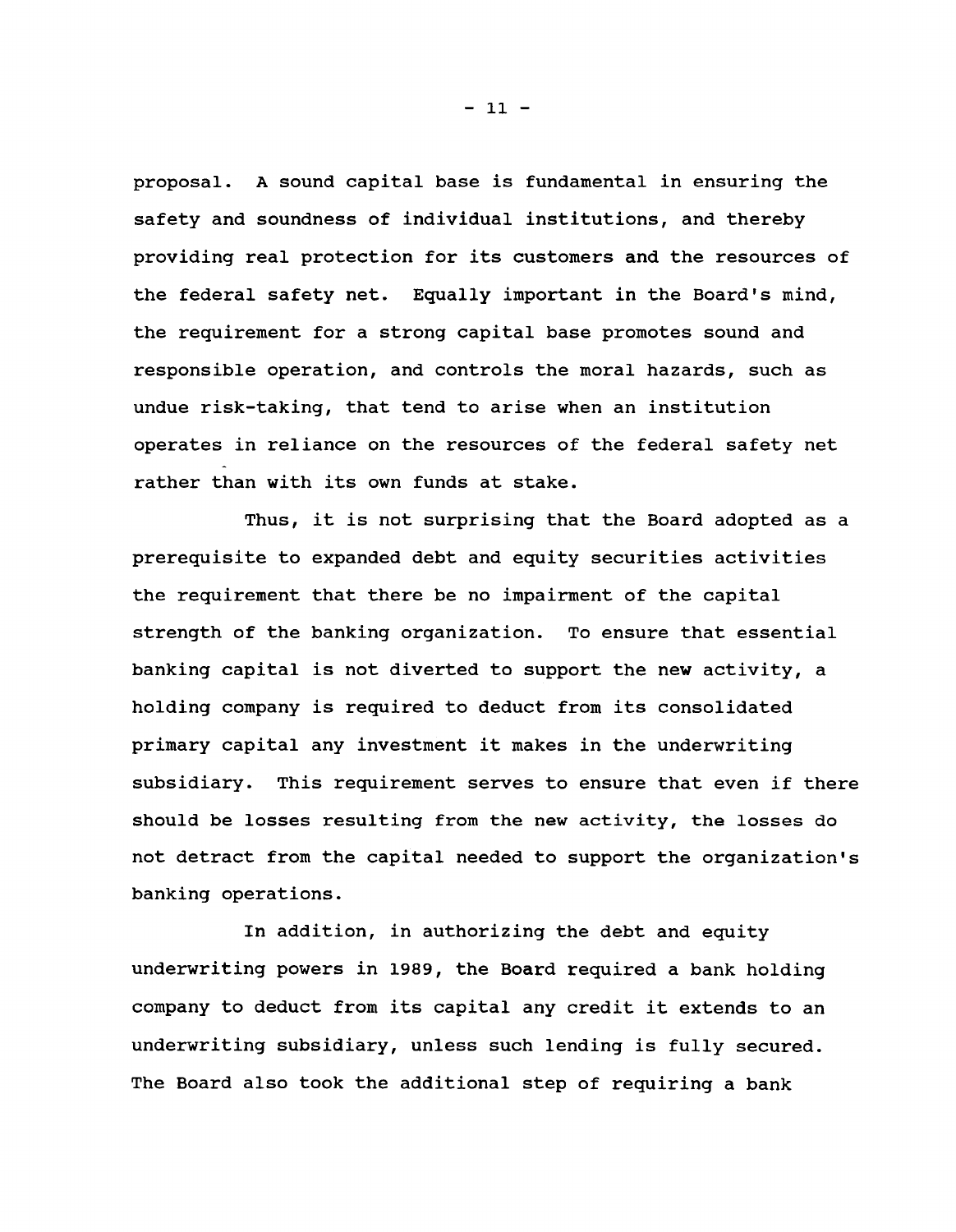**holding company seeking to avail itself of these powers either to demonstrate that it is strongly capitalized and will remain so after the required capital deductions or to raise additional capital to support the expanded activity. In most cases the applicants were required to raise additional capital to offset the investment in the section 20 subsidiary.**

**4. Supervision. The final element in the Board's decision on expanded securities powers has been a phased-in approach based on the section 20 subsidiary's experience, including a demonstrated managerial and operational infrastructure, and the development by the Federal Reserve of appropriate procedures for supervising these new activities. This gradual approach allows review of the growth and operations of the section 20 subsidiaries and provides opportunities for adjustments and modifications to the conditions placed on the activities, as circumstances warrant.**

**The Board believes its approach to be appropriate where the alternative— the large scale introduction of new activities could have a potentially deleterious effect on the institutions and the resources of the federal safety net. In this regard, the** Board has also required annual inspections of section 20 **subsidiaries in order to ensure compliance with the prudential limitations. Moreover, examiners are required to monitor the risk profile and financial condition of a bank holding company's**

**- 12 -**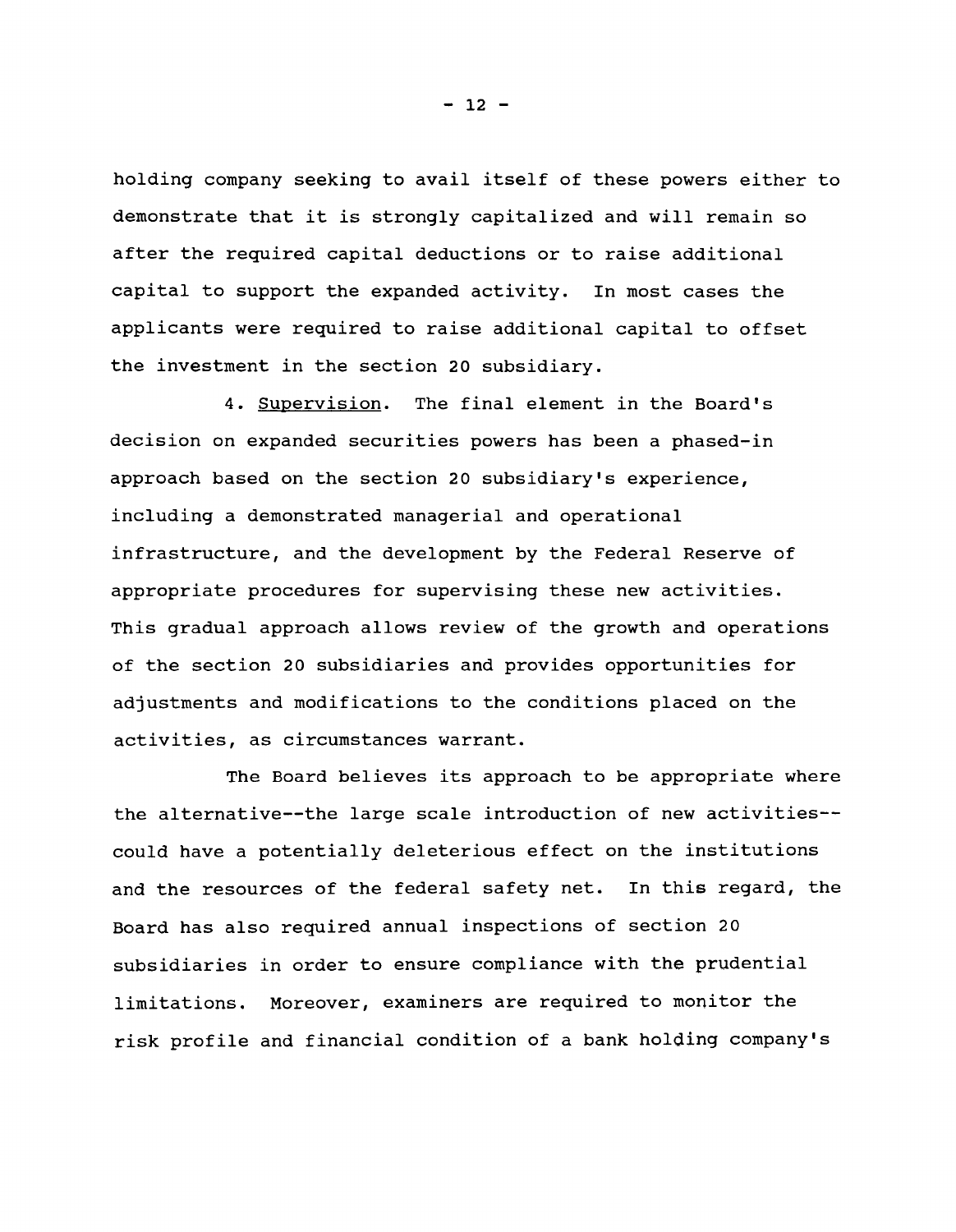**section 20 subsidiary to evaluate its impact on the consolidated banking organization.**

## **GAO Report**

**While the GAO has not endorsed the Board's entire system of prudential limitations as an essential part of expanded securities activities for bank holding conpanies, the GAO found the overall approach of the Board to be consistent with that suggested by the GAO in a 1988 report on repeal of the Glass-Steagall Act. The GAO suggests, however, several areas in which the Board might consider the need for further changes in the operations of section 20 subsidiaries. I will discuss the major areas cited by the GAO.**

**Organizational structure. The GAO report supports, at least in the near term, using bank holding company subsidiaries as opposed to subsidiaries of banks— to expand the securities powers of banking organizations. While not endorsing any particular organizational structure in the long run, the GAO would advocate (1) retaining a separate corporate identity for the firm engaging in the ineligible securities activities; (2) regulation of the banking and securities affiliates by a federal bank regulator and the SEC, respectively; and (3) regulation by the Federal Reserve of the financial holding company that owns the bank and securities affiliates. As discussed, these are all positions with which the Board agrees.**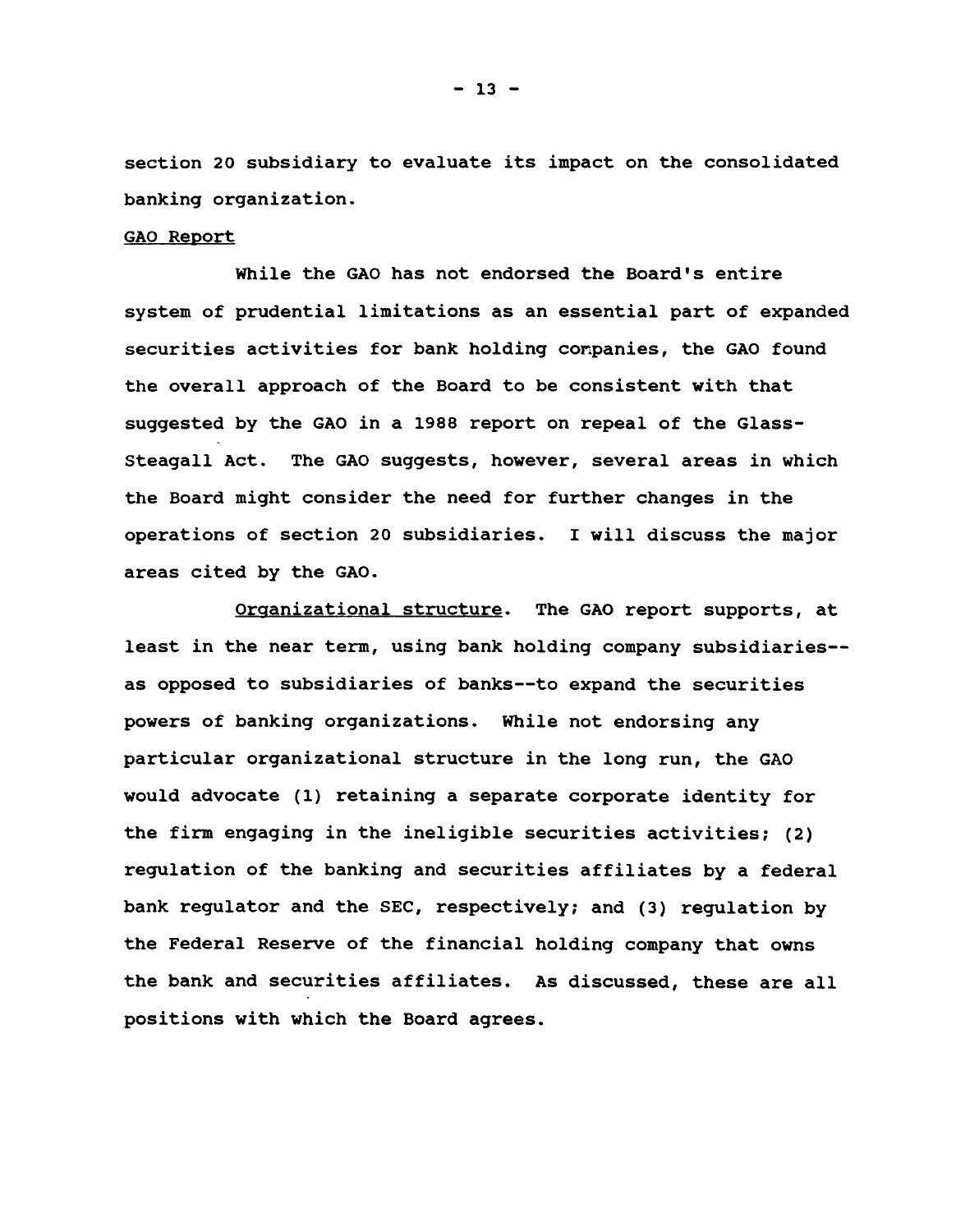**The GAO states that there is currently some legal question regarding the extent to which a bank holding company may be required to use nonbanking assets to support bank subsidiaries, and therefore funds upstreamed to the parent bank holding company may not be available to support a bank subsidiary if the parent decides not to so invest them. The GAO states that " [c]larification of the operational basis of this source of strength policy would help in providing a clearer perspective on how the firewalls and source of strength policy work together in strengthening banks affiliated with a Section 20 firm."**

**The Federal Reserve Board agrees with the GAO that clarification in this area is desirable, and would support efforts to ensure that bank holding companies and their subsidiaries continue to serve as a source of strength to troubled subsidiary banks.**

**Purposes, regulatory burden and effectiveness of firewalls and other limitations. The GAO report states that it is important that each of the firewalls and that the purpose served by each of the limitations on the powers of section 20 companies be as clear as possible. In its lengthy Orders, the Board has tried to set forth in detail its rationale for each such limitation. In addition, the Board has been, and will be, reviewing the firewalls periodically, on the basis of holding company experience in the activity, in order to ensure that they serve the intended purpose without unnecessarily hampering the**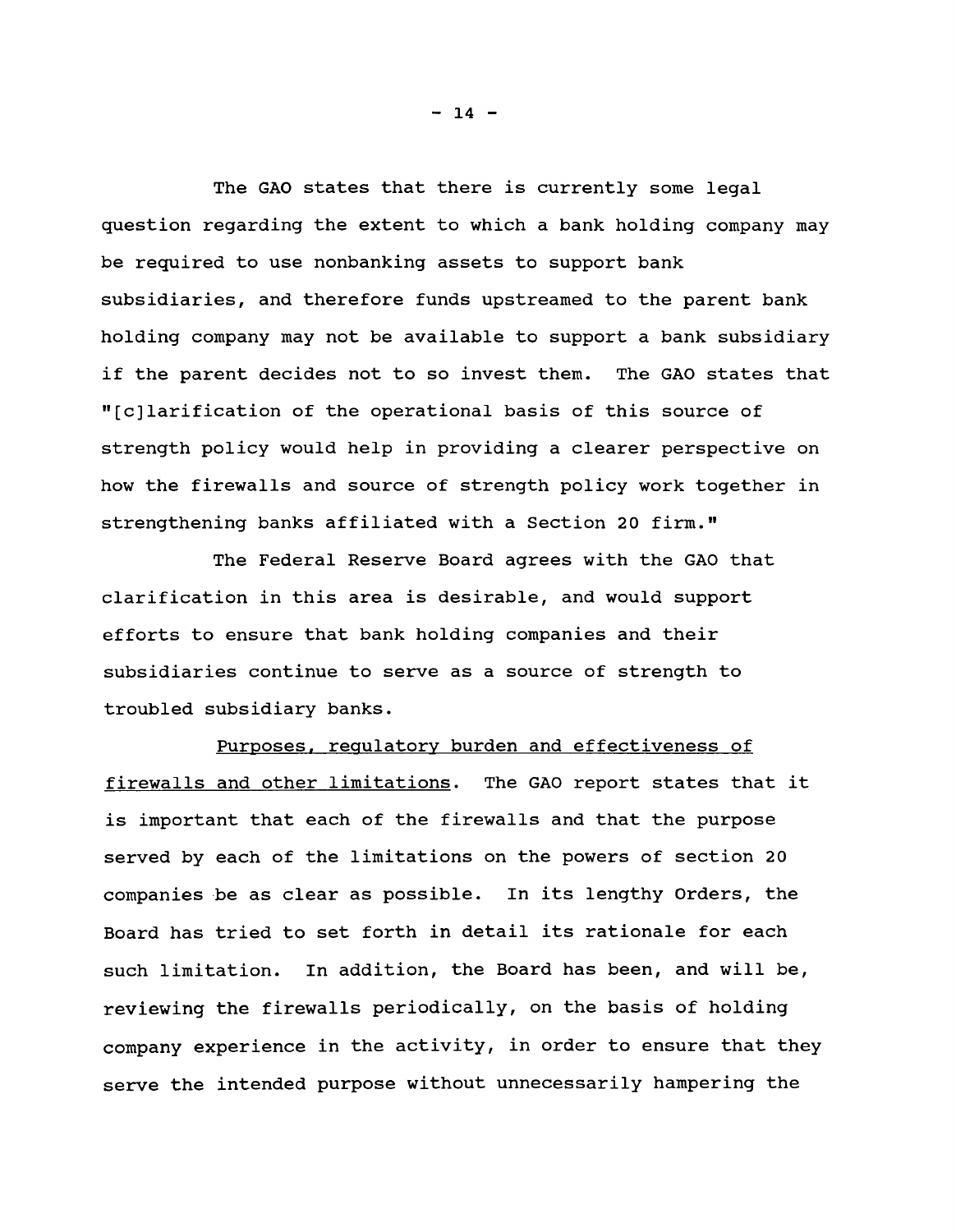**operations of the section 20 subsidiary. In this regard, the Board has modified or interpreted several of the firewalls to allow certain transactions that would not be deemed to cause any financial risk to affiliated banks and, in its January 1990 Order, the Board stated that it would review the firewalls regarding management interlocks and marketing as well as the condition requiring prior approval for additional holding company financial support of a section 20 company.**

**With respect to the amount of securities activities allowed, the GAO noted that the Office of the Comptroller of the Currency and the Association of Bank Holding Companies, in comments on the GAO report, suggested that either a higher limit could be set, or alternative measures could be explored, for defining "engaged principally." The GAO stated, however, that it agreed with the Board's policy of using the revenue limit to phase-in bank-ineligible securities activities. The GAO did not have a position on the percentage of revenue that ultimately should be allowed.**

**The Board devoted considerable effort to evaluation of the factors that should be used to determine the level of ineligible underwriting and dealing activity that would not exceed the substantiality threshold incorporated in the "engaged principally" language in section 20 of the Glass-Steagall Act. The Board determined that the five to ten percent limit was an appropriate quantitative level of ineligible activity under that**

**- 15 -**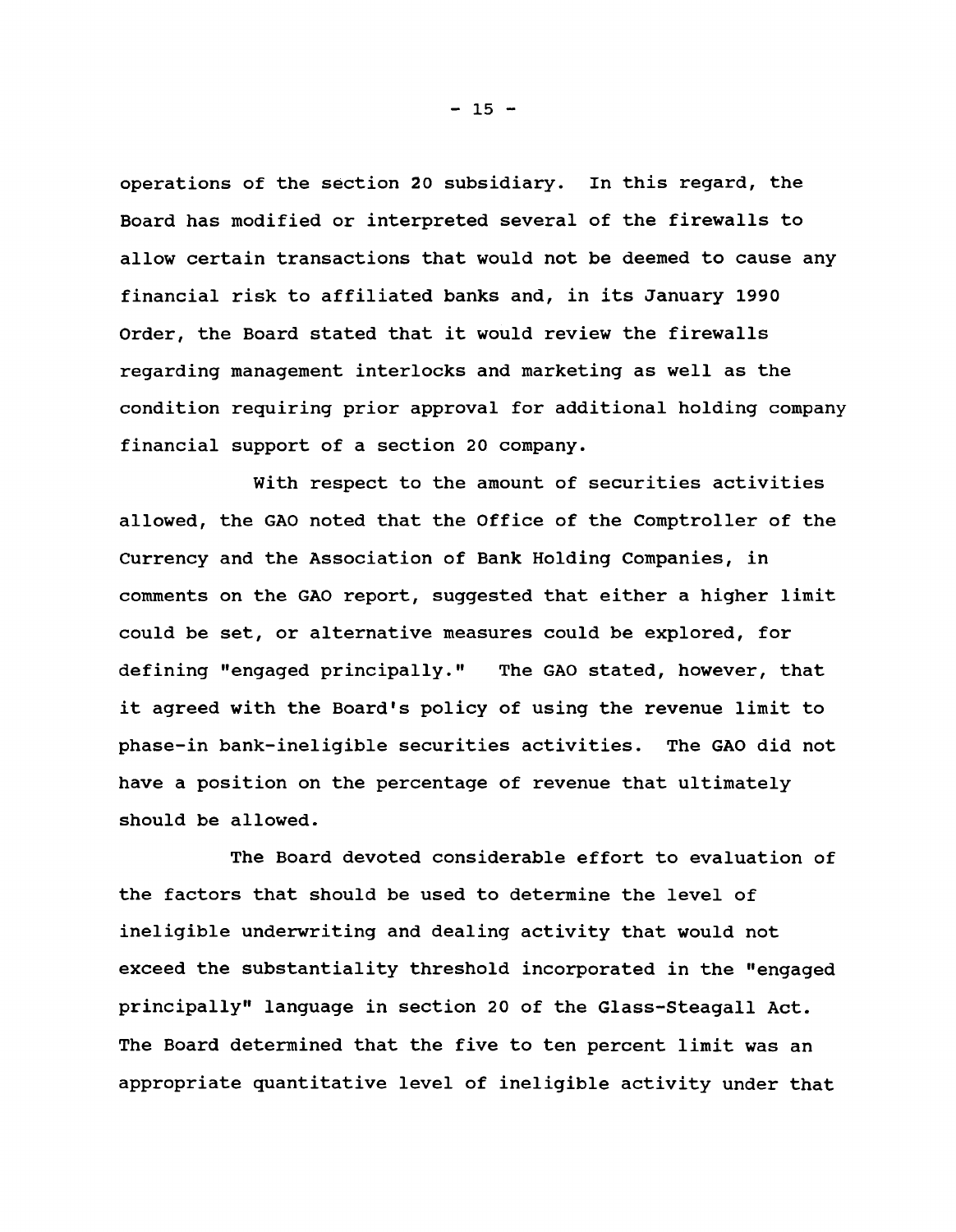**statute. This measure has been reviewed by several courts of appeals and found to be consistent with the statutory provision.**

**Except for the "engaged principally" language in the Glass-Steagall Act, the Board would not have chosen to have a revenue limit on the level of ineligible securities activity of a section 20 subsidiary. While this limit has a prudential effect, it was placed on the section 20 subsidiaries for legal, not prudential, reasons. Although one might disagree with the precise level of ineligible activity that may be allowed and still be within the "engaged principally" test in section 20 of the Glass-Steagall Act, only Congress, by amending or repealing that provision, can remove the requirement entirely.**

**International Perspective. The GAO report points out that U.S. banking organizations engage in securities activities overseas in a different structural framework than has been required in the United States. What the report does not state is that one of the basic reasons for these differences is that the Glass-Steagall Act does not apply overseas, and there are virtually no statutory restrictions on the activities in which U.S. banking organizations may engage abroad. Moreover, the Edge Act directs the Board to create a regulatory climate in which Edge corporations may compete effectively with foreign banks. Because direct competitors of U.S. banks in foreign markets offer not only commercial banking but also capital market services, the Board has permitted U.S. banking organizations to engage in**

**- 16 -**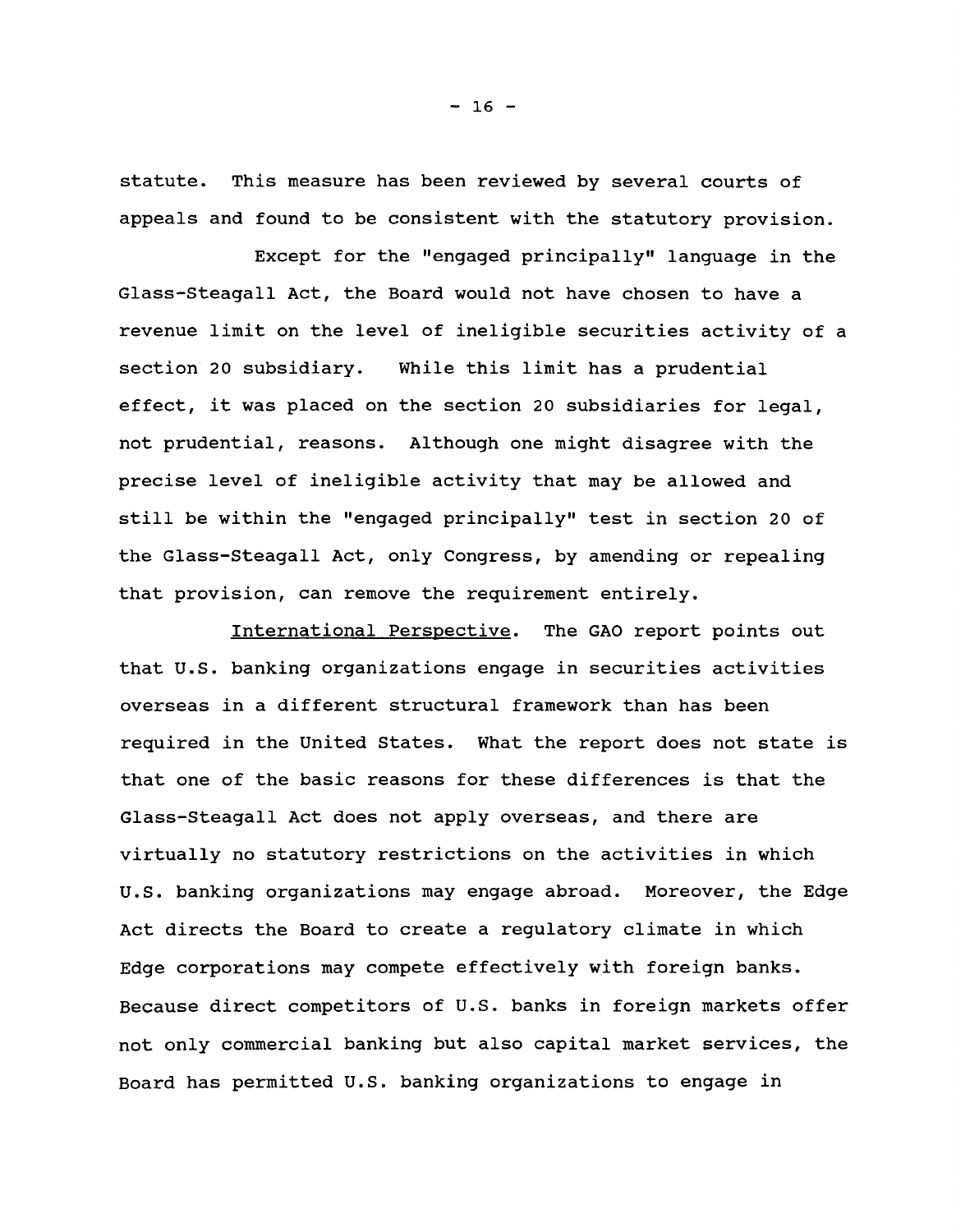**securities activities abroad in order to be in a position to compete with local banks. This authority may be exercised through indirect subsidiaries of a member bank as well as through bank holding company subsidiaries.**

**It should be noted, however, that the equity underwriting and dealing activities of U.S. banking organizations have been constrained overseas, with dealing positions for a U.S. banking organization being limited to \$15 million in the securities of any one issuer, and underwriting limits not covered by binding commitments by subunderwriters also being limited to that amount. Proposals regarding these limitations are to be presented to the Board in the near future, and a question that is logically raised by any expansion of this authority is the extent to which a section 20 approach should be required overseas. This issue and its ramifications for U.S. bank competitiveness will be considered when the Board requests comments on amendments to the current rules.**

**The GAO report also notes that in its January 1990 Order allowing three foreign banks to establish securities subsidiaries in the United States, the Board did not apply the firewalls exactly the same way that it had applied them to U.S. bank holding companies one year earlier. Those applications raised substantial issues of national treatment, primarily because most foreign banks do not have a holding company parent but rather hold their U.S. investments through the foreign bank**

**- 17 -**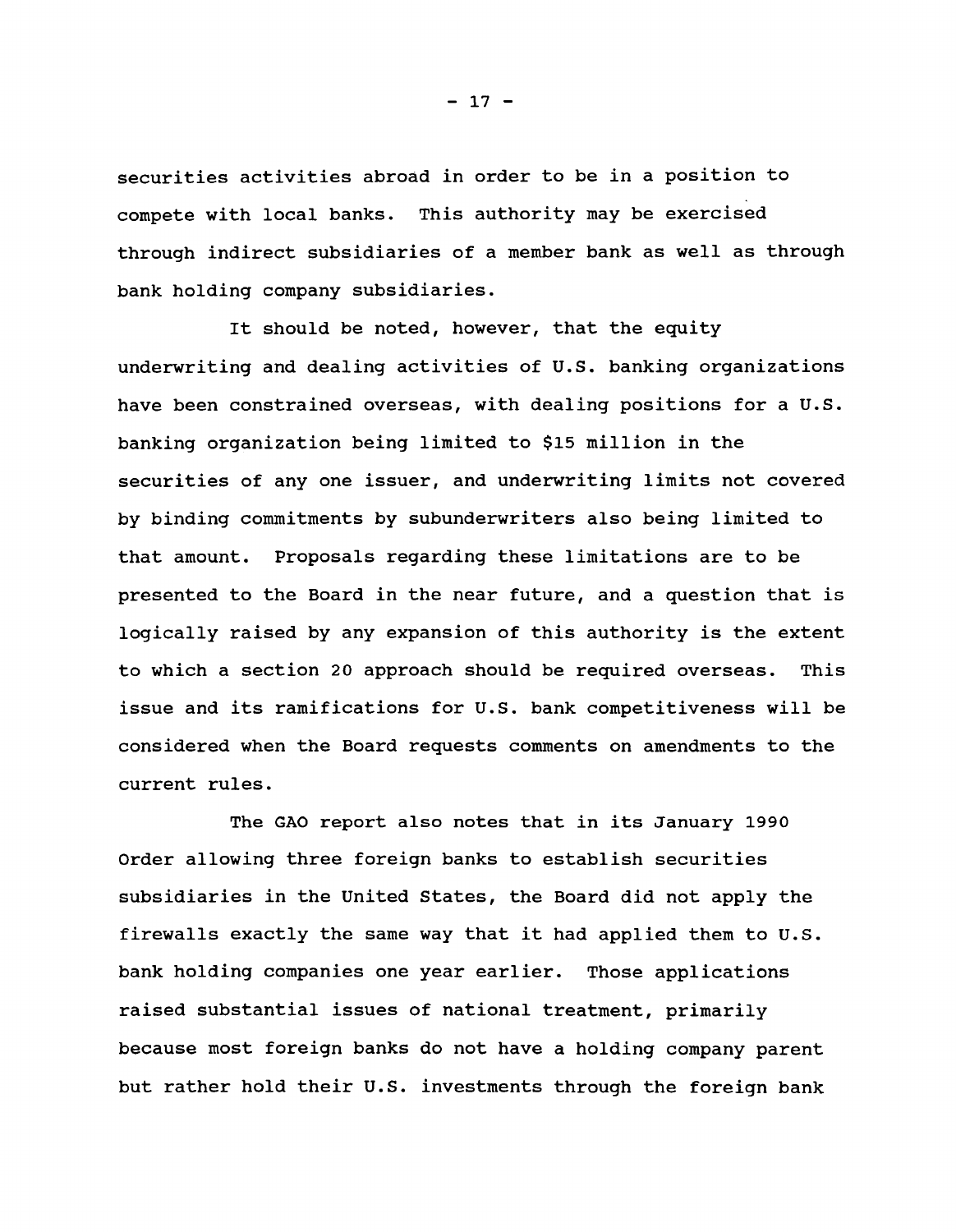**itself. Because the foreign bank also acts as a bank holding company, the Board had to decide whether the bank holding company firewalls or the bank firewalls were more appropriate. This is further complicated by the fact that the rationale for some of the firewalls, such as protecting the federal safety net, does not apply when the holding company in question is a foreign bank.**

**The Board examined carefully how the firewalls should be applied to foreign bank applicants, making sure to the greatest extent possible that pertinent safety and soundness and competitive equity considerations were fully taken into account, while at the same time trying to limit the extent to which application of the firewalls would interfere with the responsibilities of the home country supervisor and the non-U.S. operations of the foreign banks. Admittedly, this task cannot be accomplished perfectly, and one might argue that under the Board's Order it is easier for foreign organizations, than for U.S. bank holding companies, to fund their U.S. securities operations, although the foreign banks would argue otherwise. The Board, however, stated in its January 1990 Order that it would review for both domestic and foreign banking organizations the prior approval requirements for all funding of securities subsidiaries and the capital deduction for unsecured lending by a bank holding company to a securities subsidiary.**

**Reciprocal treatment of securities firms. The GAO notes that an issue that needs to be studied is whether there are**

**- 18 -**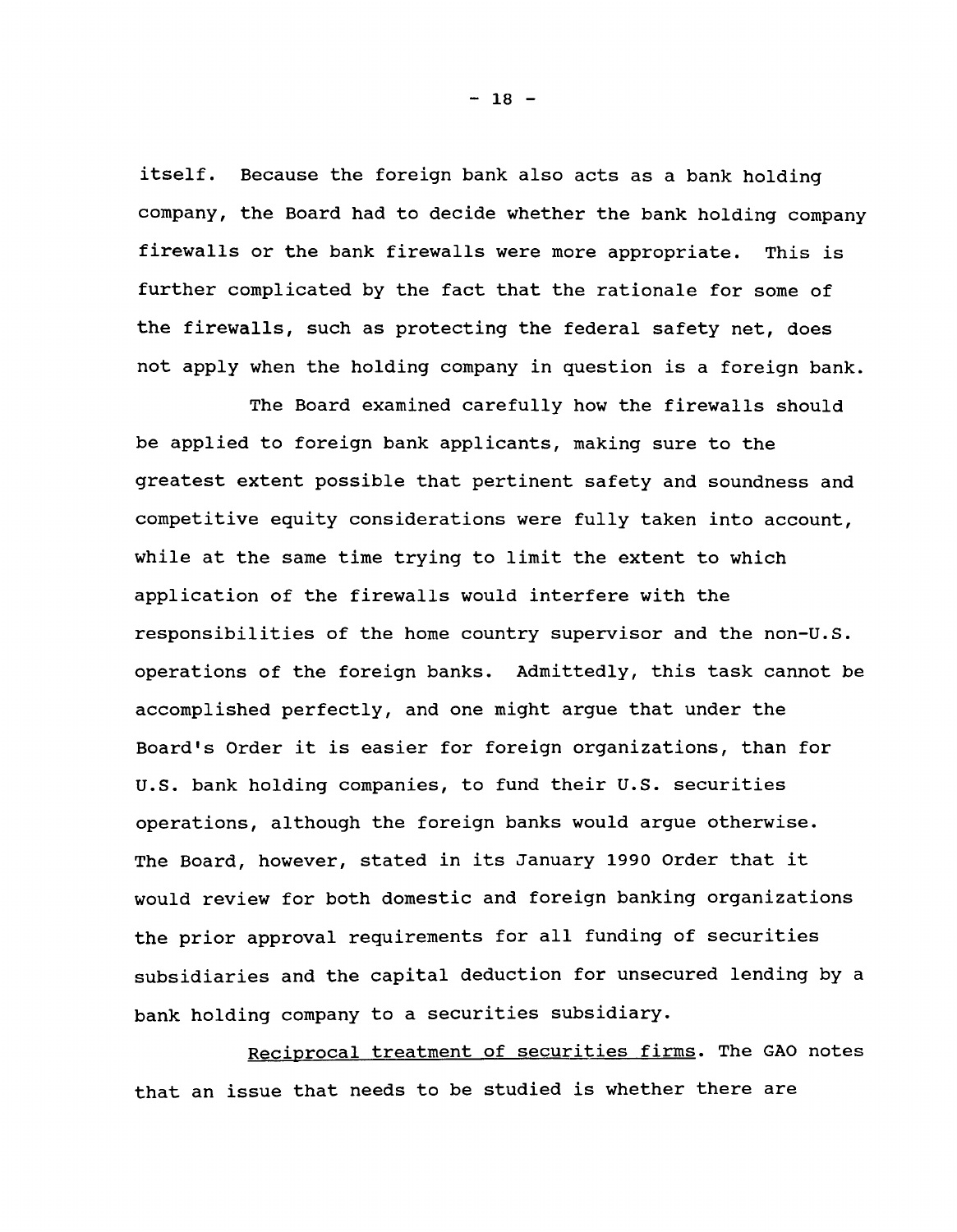**comparable opportunities for domestic securities firms to expand into domestic banking. The GAO recommends that any structure that is adopted needs to include appropriate controls over the entire holding company comparable to the Federal Reserve's current control over bank holding company operations.**

**As recognized by the GAO, the ability of investment banks to affiliate with commercial banks— while possible under the current state of the law— is best accomplished by legislation. The repeal of the Glass-Steagall Act would open the opportunity for Congress to determine how these relationships should be structured.**

**In addition to asking for comments on the GAO report, the committee's letter also asked for our views on whose responsibility it should be to enforce the firewalls and how they should be enforced. In the bank holding company context, the Federal Reserve Board is the appropriate agency to enforce the firewalls separating a section 20 company from its affiliated banks and nonbanks. As the agency responsible for supervising and regulating the holding company on a consolidated basis, the Board is also the appropriate agency to review the operational and managerial infrastructure of the section 20 company to ensure that the firewalls are in place and being observed. This does not mean, however, that the Board would be examining those companies to ensure that they are in compliance with the securities laws and regulations. As I discussed earlier, the**

**- 19 -**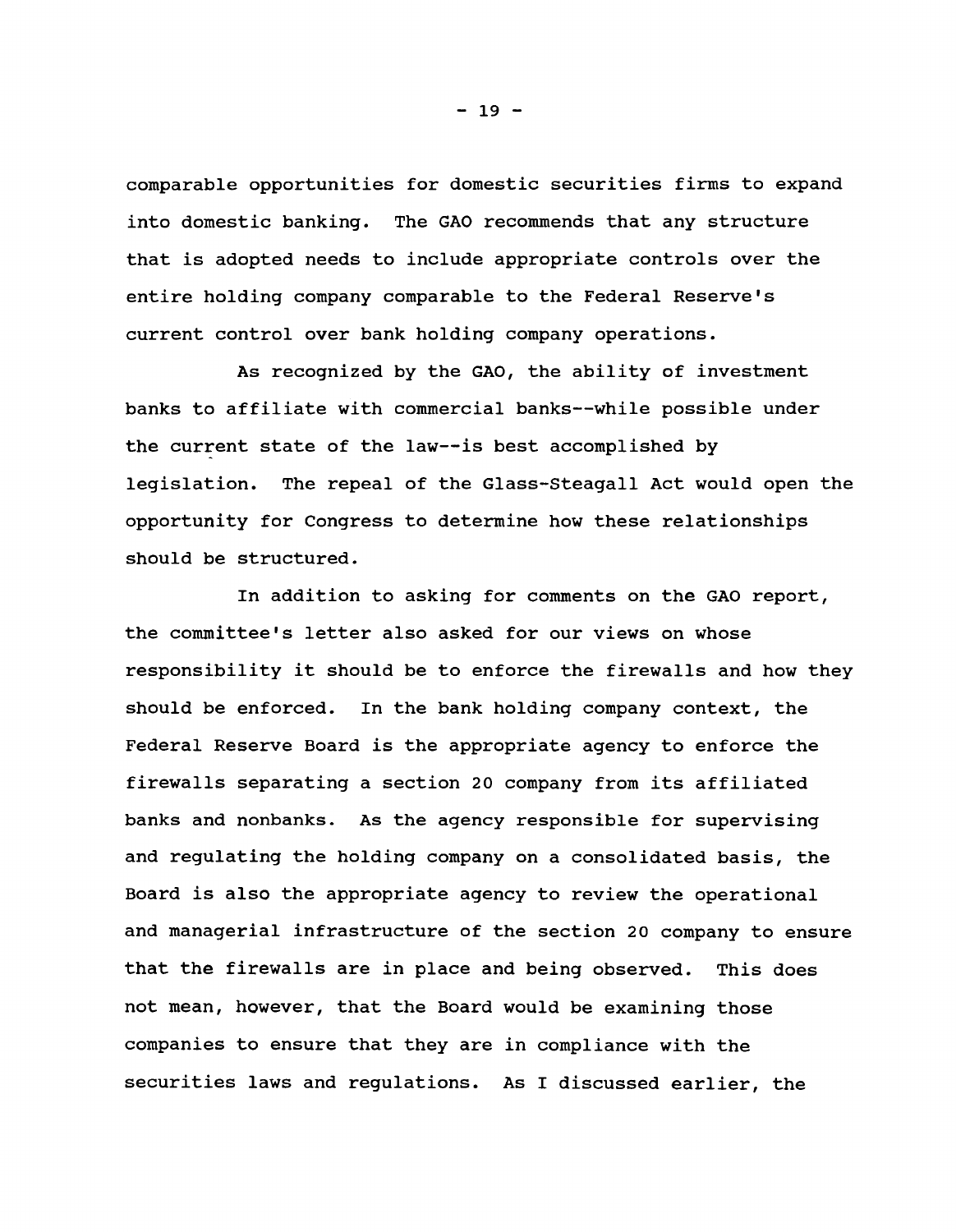**Board's Orders rely on functional regulation; as a broker-dealer, the section 20 company is and should be subject to SEC regulation. Indeed, the Board's supervisory procedures are designed, to the extent feasible, to avoid duplicating the efforts of a section 20 subsidiary's designated self-regulatory organization. This dual regulation by function is a concept endorsed by the GAO report.**

**With respect to how these firewalls should be enforced, the Board believes it has adequate authority under the Bank Holding Company Act and other enforcement laws, especially in light of the increased penalty provisions contained in the Financial Institutions Reform, Recovery, and Enforcement Act of 1989, to ensure that bank holding companies adhere to the requirements of Board Orders.**

## **Conclusion**

**In the absence of legislation establishing a comprehensive framework for the conduct of securities underwriting activities by banking organizations, the Board is required, as provided in existing law, to act on applications within mandated time periods. In acting on applications by bank holding companies to engage in expanded securities activities, the Board is proceeding cautiously and with due regard to the potential for risk to federally insured institutions and the federal safety net. The Board believes this is appropriate when banking organizations are expanding their powers into non-**